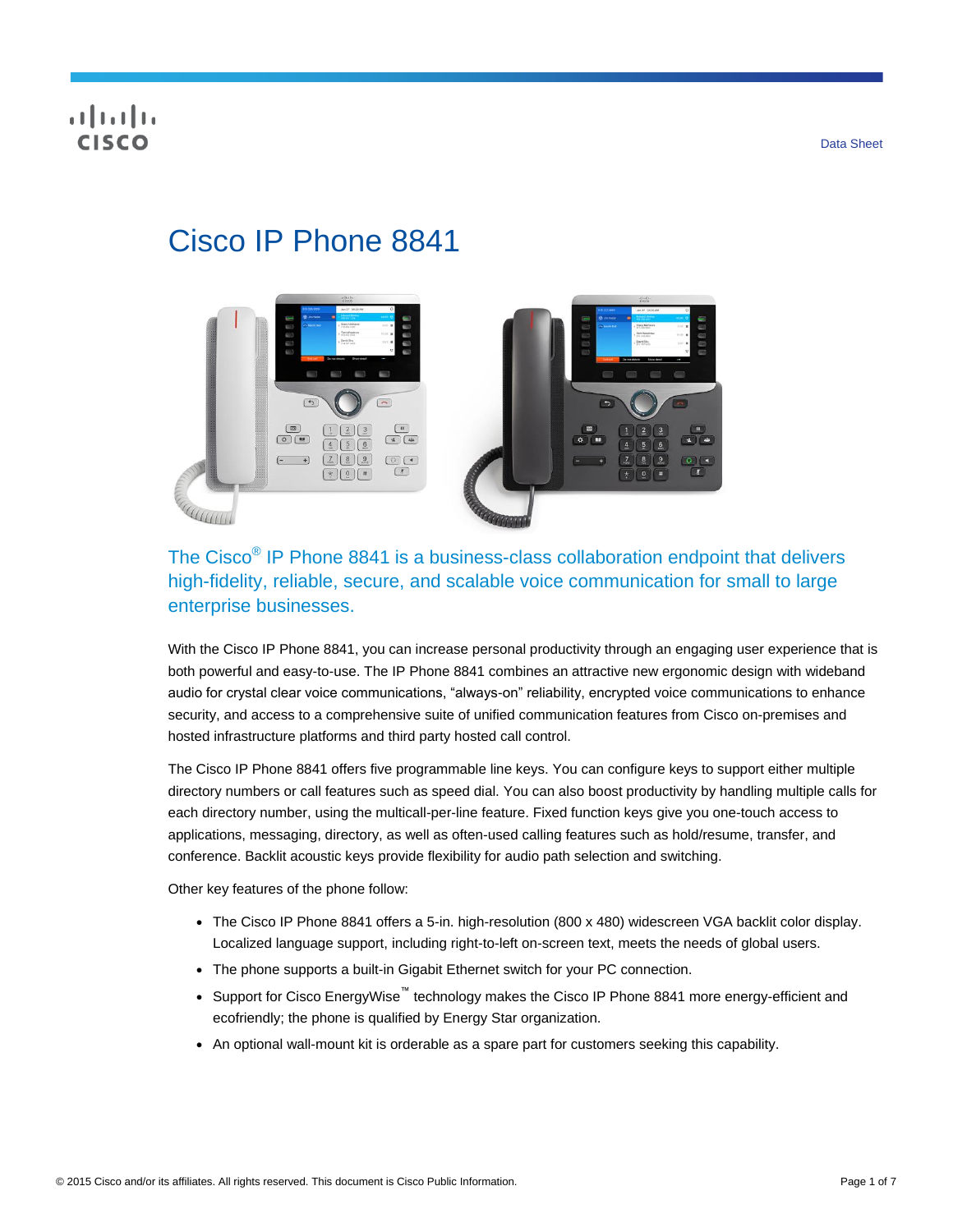## Features and Benefits

Table 1 lists features and benefits of the Cisco IP Phone 8841.

#### **Table 1.** Features and Benefits

| <b>Features</b>                          | <b>Benefits</b>                                                                                                                                                                                                                                                                                                                                                                                                                                                                                                                                                                                                                                                 |  |
|------------------------------------------|-----------------------------------------------------------------------------------------------------------------------------------------------------------------------------------------------------------------------------------------------------------------------------------------------------------------------------------------------------------------------------------------------------------------------------------------------------------------------------------------------------------------------------------------------------------------------------------------------------------------------------------------------------------------|--|
| <b>Hardware Features</b>                 |                                                                                                                                                                                                                                                                                                                                                                                                                                                                                                                                                                                                                                                                 |  |
| Ergonomic design                         | • The phone offers an easy-to-use interface and provides a traditional telephony-like user experience.                                                                                                                                                                                                                                                                                                                                                                                                                                                                                                                                                          |  |
| <b>Graphical display</b>                 | • The 800 x 480, 24-bit color, 5-in. WVGA display provides scrollable access to calling features and text-based<br>XML applications.                                                                                                                                                                                                                                                                                                                                                                                                                                                                                                                            |  |
| <b>Handset</b>                           | • The handset is a standard wideband-capable audio handset (connects through an RJ-9 port).<br>The standard coiled cord has a custom end for concealed cable routing beneath the phone (cord length is<br>approximately 21 in. [55 cm] coiled and up to 72 in. (183 cm) extended).<br>• The handset is hearing aid-compatible (HAC) and meets Federal Communications Commission (FCC)<br>loudness requirements for the Americans with Disabilities Act (ADA). Section 508 loudness requirements can<br>be achieved using industry-standard inline handset amplifiers such as Walker Equipment W-10 or CE-100<br>amplifiers. The dial pad is also ADA-compliant. |  |
| <b>Speaker phone</b>                     | • A full-duplex speakerphone gives you flexibility in placing and receiving calls with hands free. For added<br>security, the audible dual tone multifrequency (DTMF) tones are masked when the speakerphone mode is<br>used.                                                                                                                                                                                                                                                                                                                                                                                                                                   |  |
| Analog headset                           | • The analog headset jack is a standard wideband-capable RJ-9 audio port.                                                                                                                                                                                                                                                                                                                                                                                                                                                                                                                                                                                       |  |
| <b>AUX port</b>                          | • You can use an auxiliary port to support electronic hookswitch control with a third-party headset connected<br>to it.                                                                                                                                                                                                                                                                                                                                                                                                                                                                                                                                         |  |
| <b>Ethernet switch</b>                   | • An internal 2-port Cisco Ethernet switch allows for a direct connection to a 10/100/1000BASE-T Ethernet<br>network (IEEE 802.3i/802.3u/802.3ab) through a RJ-45 interface with single LAN connectivity for both the<br>phone and a co-located PC.<br>• The system administrator can designate separate VLANs (IEEE 802.1Q) for the PC and phone, providing<br>improved security and reliability of voice and data traffic.                                                                                                                                                                                                                                    |  |
| Keys                                     | • The phone has the following keys:<br>∘ Line keys<br>∘ Soft keys<br>○ Back and release keys<br>• Four-way navigation and select keys<br>○ Hold/Resume, Transfer, and Conference keys<br><sup>o</sup> Messaging, Application, and Directory keys<br>∘ Standard keypad<br>• Volume-control toggle key<br>• Speakerphone, headset, and mute keys                                                                                                                                                                                                                                                                                                                  |  |
| <b>Backlit indicator</b>                 | • The phone supports backlit indicators for the audio path keys (handset, headset, and speakerphone), select<br>key, line keys, and message waiting.                                                                                                                                                                                                                                                                                                                                                                                                                                                                                                            |  |
| Replaceable bezel                        | • The phone includes a black bezel; an optional silver bezel is also orderable separately.                                                                                                                                                                                                                                                                                                                                                                                                                                                                                                                                                                      |  |
| Dual-position foot stand                 | • The display is easy-to-view and the buttons and keys are easy-to-use. The two-position foot stand supports<br>viewing angles of 35 and 50 degrees; you can remove the foot stand for wall mounting, with mounting holes<br>located on the base of the phone.                                                                                                                                                                                                                                                                                                                                                                                                  |  |
| Wall-mountable                           | • You can install the phone on a wall using an optional wall-mount kit (orderable separately).                                                                                                                                                                                                                                                                                                                                                                                                                                                                                                                                                                  |  |
| <b>Physical security</b>                 | • The phone is compatible with the Kensington Security Slot (K-Slot) antitheft system.                                                                                                                                                                                                                                                                                                                                                                                                                                                                                                                                                                          |  |
| <b>Power Features</b>                    |                                                                                                                                                                                                                                                                                                                                                                                                                                                                                                                                                                                                                                                                 |  |
| <b>IEEE Power over Ethernet</b><br>(PoE) | • IEEE Power over Ethernet class 2. The phone is compatible with both IEEE 802.3af and 802.3at switch blades<br>and supports both Cisco Discovery Protocol and Link Layer Discovery Protocol - Power over Ethernet<br>(LLDP-PoE).                                                                                                                                                                                                                                                                                                                                                                                                                               |  |
| <b>Cisco IP Phone Power</b><br>Cube 4    | • This optional power cube is used as an AC-to-DC (48V) power supply for non-PoE deployments. Use of the<br>power cube 4 also requires the use of one of the corresponding AC country cords.                                                                                                                                                                                                                                                                                                                                                                                                                                                                    |  |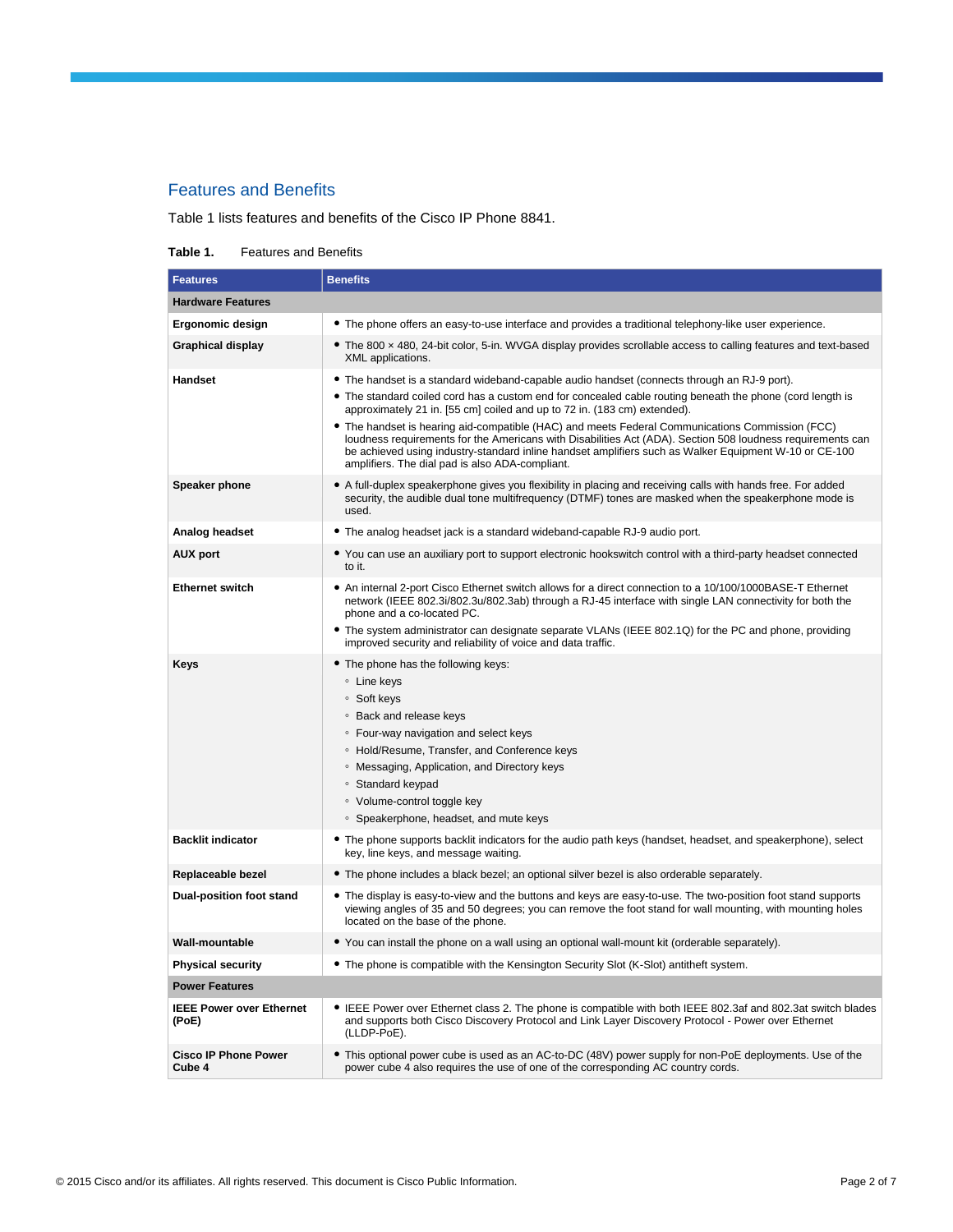| <b>Features</b>                                                                       | <b>Benefits</b>                                                                                   |
|---------------------------------------------------------------------------------------|---------------------------------------------------------------------------------------------------|
| <b>Call-Control Support</b>                                                           |                                                                                                   |
| <b>Cisco Unified</b><br><b>Communications Manager</b>                                 | • 8.5.1 (Non-secured mode Only)<br>• 8.6.2<br>• $9.1.2$<br>• $10.5.2$<br>$\bullet$ 11.0 and later |
| <b>Cisco Unified</b><br><b>Communications Manager</b><br><b>Express (Unified CME)</b> | • 10.0 and later through fast track                                                               |
| <b>Cisco Business Edition</b><br>6000 (BE 6000)                                       | • 8.6.2<br>• 9.1.2<br>• $10.5.2$<br>$\bullet$ 11.0 and later                                      |
| <b>Cisco Hosted Collaboration</b><br><b>Solution (HCS)</b>                            | • 8.6.2 and later (using supported UCM versions above)                                            |

## **Licensing**

The Cisco IP Phone 8841 requires an Enhanced User Connect License (UCL) in order to connect to Cisco Unified Communications Manager.

## Product Specifications

Table 2 lists the features and specifications of the Cisco IP Phone 8841.

**Table 2.** Features and Specifications

| <b>Features</b>      | <b>Specifications</b>                                                                                                                                                                                                                                                                                                                                                                                                                                                                                                                                                                                                                                                                       |
|----------------------|---------------------------------------------------------------------------------------------------------------------------------------------------------------------------------------------------------------------------------------------------------------------------------------------------------------------------------------------------------------------------------------------------------------------------------------------------------------------------------------------------------------------------------------------------------------------------------------------------------------------------------------------------------------------------------------------|
| Audio codec support  | • G.711a-law and mu-law, G.722, G.729a, Internet Low Bitrate Codec (iLBC), and Internet Speech Audio Codec<br>(iSAC)                                                                                                                                                                                                                                                                                                                                                                                                                                                                                                                                                                        |
| <b>Call features</b> | $\bullet$ + Dialing<br>• Abbreviated dialing<br>• Adjustable ring tones and volume levels<br>• Adjustable display brightness<br>• Agent greeting<br>• Auto-answer<br>• Auto-detection of headset<br>$\bullet$ cBarge<br>• Busy Lamp Field (BLF)<br>• Busy Lamp Field (BLF) Pickup<br>• Busy Lamp Field (BLF) speed dial<br>$\bullet$ Callback<br>• Call forward<br>• Call forward notification<br>• Call filter<br>• Call history lists<br>• Call park<br>• Call pickup<br>• Call timer<br>• Call waiting<br>• Call chaperone<br>• Caller ID<br>• Corporate directory<br>• Conference, including traditional Join feature<br>• Cross Cluster Extension Mobility (EMCC)<br>• Direct transfer |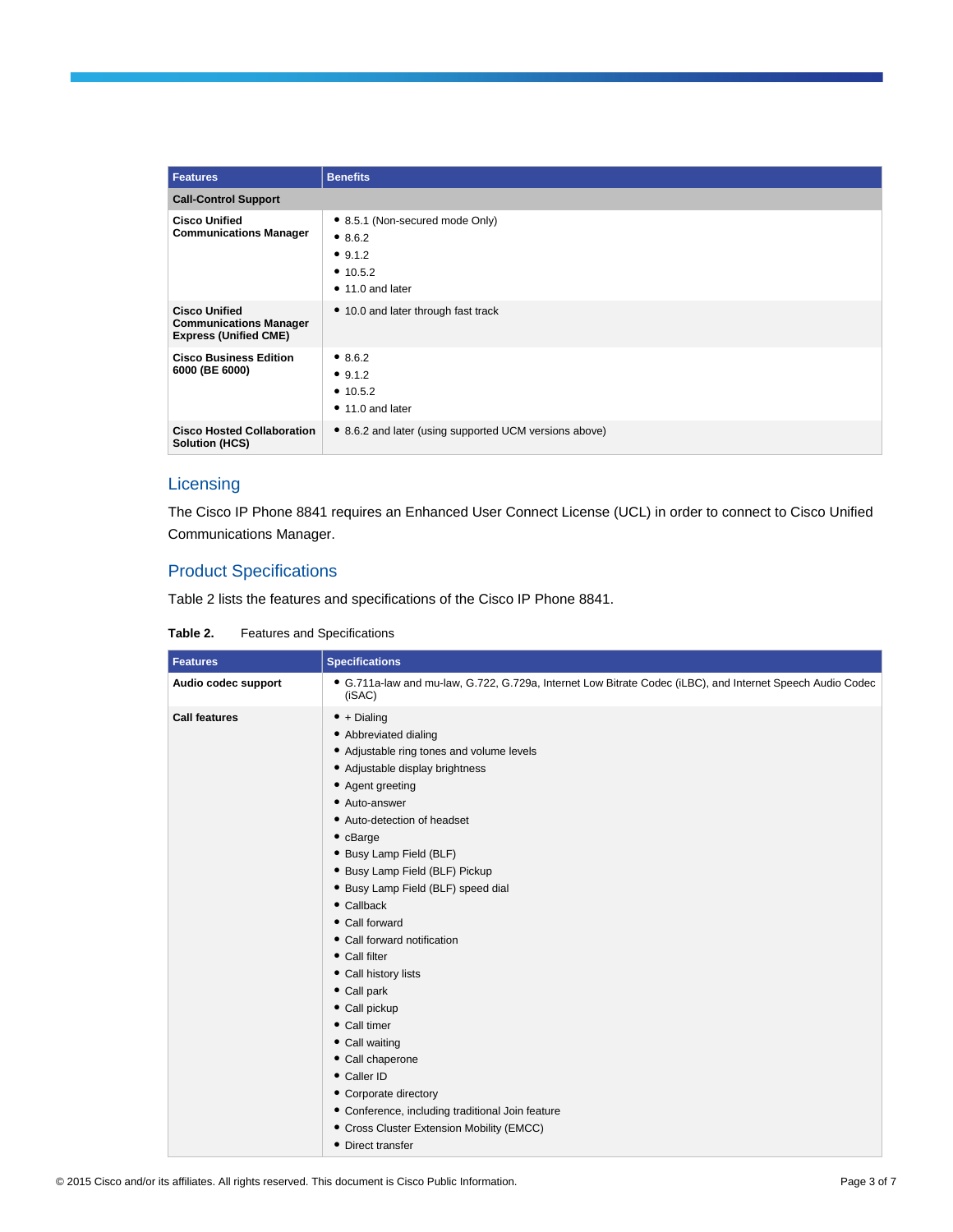| <b>Features</b>                     | <b>Specifications</b>                                                                                                                                                                       |
|-------------------------------------|---------------------------------------------------------------------------------------------------------------------------------------------------------------------------------------------|
|                                     | • Extension mobility                                                                                                                                                                        |
|                                     | • Fast-dial service                                                                                                                                                                         |
|                                     | • Forced access codes and client matter codes                                                                                                                                               |
|                                     | • Group call pickup                                                                                                                                                                         |
|                                     | • Hold                                                                                                                                                                                      |
|                                     | • Intercom                                                                                                                                                                                  |
|                                     | • Immediate divert                                                                                                                                                                          |
|                                     | • Malicious-caller ID                                                                                                                                                                       |
|                                     | • Message-waiting indicator (MWI)                                                                                                                                                           |
|                                     | • Meet-me conference                                                                                                                                                                        |
|                                     | • Mobility                                                                                                                                                                                  |
|                                     | • Music on hold (MoH)                                                                                                                                                                       |
|                                     | • Mute                                                                                                                                                                                      |
|                                     | • Network profiles (automatic)                                                                                                                                                              |
|                                     | • On- and off-network distinctive ringing                                                                                                                                                   |
|                                     | • Personal directory                                                                                                                                                                        |
|                                     | • PickUp                                                                                                                                                                                    |
|                                     | • Predialing before sending                                                                                                                                                                 |
|                                     | • Privacy                                                                                                                                                                                   |
|                                     | • Private Line Automated Ringdown (PLAR)                                                                                                                                                    |
|                                     | • Redial                                                                                                                                                                                    |
|                                     | • Ring tone per line appearance                                                                                                                                                             |
|                                     | • Service Uniform Resource Locator (URL)<br>• Shared line                                                                                                                                   |
|                                     | • Silent monitoring and recording                                                                                                                                                           |
|                                     | • Speed dial                                                                                                                                                                                |
|                                     | • Time and date display                                                                                                                                                                     |
|                                     | • Transfer                                                                                                                                                                                  |
|                                     | • Uniform Resource Identifier (URI) dialing                                                                                                                                                 |
|                                     | • Visual voice mail                                                                                                                                                                         |
|                                     | • Voice mail                                                                                                                                                                                |
|                                     | • Whisper coaching                                                                                                                                                                          |
| <b>Electronic hookswitch</b>        | • You can control the hookswitch electronically with a third-party headset connected to the auxiliary port.                                                                                 |
| Quality-of-service (QoS)<br>options | • The phone supports Cisco Discovery Protocol and 802.1Q/p standards, and can be configured with an 801.1Q<br>VLAN header containing the VLAN ID overrides configured by the Admin VLAN ID. |
| <b>Network features</b>             | • Session Initiation Protocol (SIP) for signaling                                                                                                                                           |
|                                     | • Session Description Protocol (SDP)                                                                                                                                                        |
|                                     | • IPv4 and IPv6                                                                                                                                                                             |
|                                     | • User Datagram Protocol (UDP) (used only for Real-Time Transport Protocol [RTP] streams)                                                                                                   |
|                                     | • Dynamic Host Configuration Protocol (DHCP) client or static configuration                                                                                                                 |
|                                     | • Gratuitous Address Resolution Protocol (GARP)                                                                                                                                             |
|                                     | • Domain Name System (DNS)                                                                                                                                                                  |
|                                     | • Trivial File Transfer Protocol (TFTP)                                                                                                                                                     |
|                                     | • Secure Hypertext Transfer Protocol (HTTPS)<br>• VLAN                                                                                                                                      |
|                                     | • Real-Time Transport Protocol (RTP)                                                                                                                                                        |
|                                     | • Real-Time Control Protocol (RTCP)                                                                                                                                                         |
|                                     | • Cisco Peer-to-Peer Distribution Protocol (PPDP)                                                                                                                                           |
|                                     | • Cisco Discovery Protocol                                                                                                                                                                  |
|                                     | • LLDP (including LLDP-MED)                                                                                                                                                                 |
|                                     | • Switch speed auto-negotiation                                                                                                                                                             |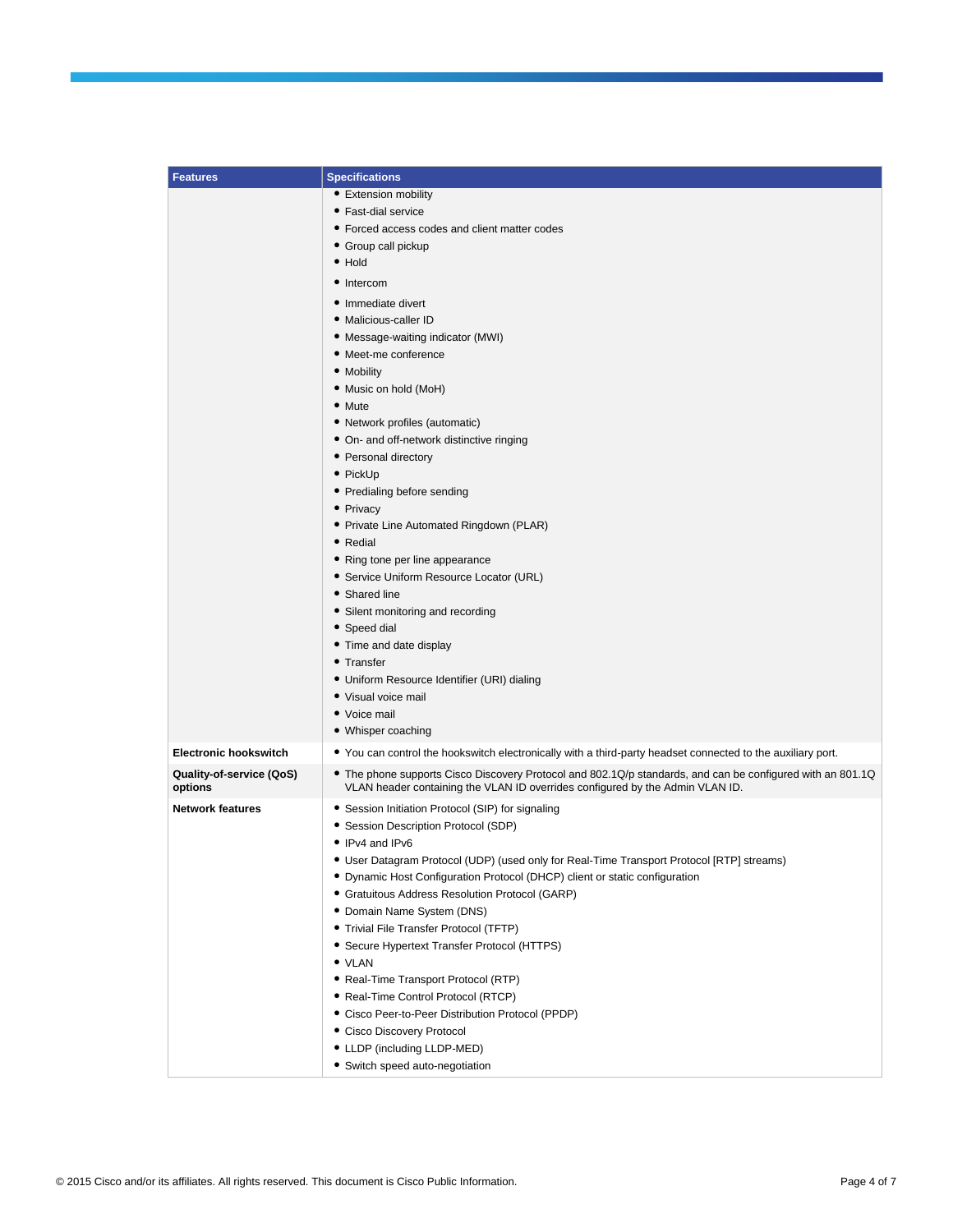| <b>Features</b>                                       | <b>Specifications</b>                                                                                                                                                                                                                                                                                                                                                                                                                                                                                                                                                                                                                                                                                                                                                                                  |
|-------------------------------------------------------|--------------------------------------------------------------------------------------------------------------------------------------------------------------------------------------------------------------------------------------------------------------------------------------------------------------------------------------------------------------------------------------------------------------------------------------------------------------------------------------------------------------------------------------------------------------------------------------------------------------------------------------------------------------------------------------------------------------------------------------------------------------------------------------------------------|
| <b>Security features</b>                              | • Secure boot<br>• Secure credential storage<br>• Device authentication<br>• Configuration file authentication and encryption<br>• Image authentication<br>• Random bit generation<br>• Hardware cryptographic acceleration<br>• Certificate Authority Proxy Function (CAPF)<br>• Manufacturer-Installed Certificates (MIC)<br>• Locally Significant Certificates (LSC)<br>• Ethernet 802.1x supplicant options: Extensible Authentication Protocol-Flexible Authentication via Secure<br>Tunneling (EAP-FAST) and Extensible Authentication Protocol-Transport Layer Security (EAP-TLS)<br>• Signaling authentication and encryption using TLS<br>• Media authentication and encryption using SRTP<br>• HTTPS for client and server<br>• Secure Shell (SSH) Protocol server<br>• SSL-based VPN client |
| <b>Physical dimensions</b><br>$(H \times W \times D)$ | • 9.02 x 10.13 x 1.57 in. (229.1 x 257.34 x 40 mm)<br>(excluding foot stand)                                                                                                                                                                                                                                                                                                                                                                                                                                                                                                                                                                                                                                                                                                                           |
| Weight (with handset)                                 | • 2.58 lb $(1.17 \text{ kg})$                                                                                                                                                                                                                                                                                                                                                                                                                                                                                                                                                                                                                                                                                                                                                                          |
| Phone-casing composition                              | • Polycarbonate acrylonitrile butadiene styrene (ABS) textured plastic; Cosmetic class A                                                                                                                                                                                                                                                                                                                                                                                                                                                                                                                                                                                                                                                                                                               |
| <b>Operational temperature</b>                        | • 32 to 104°F (0 to 40°C)                                                                                                                                                                                                                                                                                                                                                                                                                                                                                                                                                                                                                                                                                                                                                                              |
| Nonoperational<br>temperature shock                   | • 14 to 140°F (-10 to 60°C)                                                                                                                                                                                                                                                                                                                                                                                                                                                                                                                                                                                                                                                                                                                                                                            |
| <b>Humidity</b>                                       | • Operating 10 to 90%, noncondensing<br>• Nonoperating 10 to 95%, noncondensing                                                                                                                                                                                                                                                                                                                                                                                                                                                                                                                                                                                                                                                                                                                        |
| Language support                                      | • Arabic (Arabic Area)<br>• Bulgarian (Bulgaria)<br>• Catalan (Spain)<br>• Chinese (China)<br>• Chinese (Hong Kong)<br>• Chinese (Taiwan)<br>• Croatian (Croatia)<br>• Czech (Czech Republic)<br>• Danish (Denmark)<br>• Dutch (Netherlands)<br>• English (United Kingdom)<br>• Estonian (Estonia)<br>• French (France)<br>• French (Canada)<br>• Finnish (Finland)<br>• German (Germany)<br>• Greek (Greece)<br>• Hebrew (Israel)<br>• Hungarian (Hungary)<br>• Italian (Italy)<br>• Japanese (Japan)<br>• Latvian (Latvia)<br>• Lithuanian (Lithuania)<br>• Korean (Korea Republic)<br>• Norwegian (Norway)<br>• Polish (Poland)<br>• Portuguese (Portugal)<br>• Portuguese (Brazil)                                                                                                                 |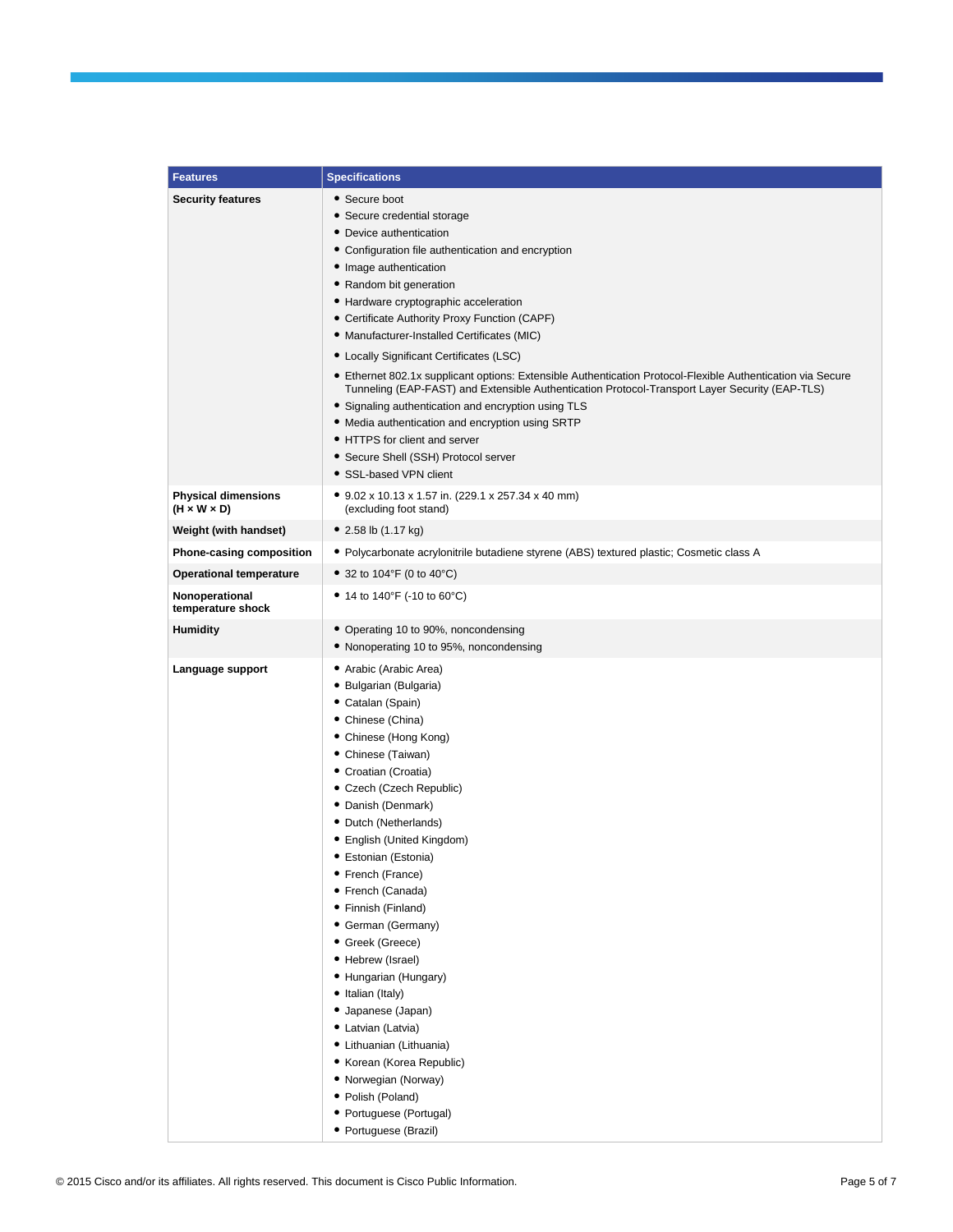| <b>Features</b> | <b>Specifications</b>              |
|-----------------|------------------------------------|
|                 | • Romanian (Romania)               |
|                 | • Russian (Russian Federation)     |
|                 | • Spanish (Columbia)               |
|                 | • Spanish (Spain)                  |
|                 | • Slovak (Slovakia)                |
|                 | • Swedish (Sweden)                 |
|                 | • Serbian (Republic of Serbia)     |
|                 | • Serbian (Republic of Montenegro) |
|                 | · Slovenian (Slovenia)             |
|                 | • Thai (Thailand)                  |
|                 | • Turkish (Turkey)                 |

## Product Specifications

Table 3 gives ordering information for the phone and its accessories.

**Table 3.** Ordering Information

| <b>Product Number</b> | <b>Description</b>                                                 |
|-----------------------|--------------------------------------------------------------------|
| CP-8841-K9=           | • Cisco IP Phone 8841, Charcoal                                    |
| CP-8841-W-K9=         | • Cisco IP Phone 8841, White                                       |
| $CP-DX-HS=$           | • Spare Handset for Cisco 7800, 8800, DX600 Series, Charcoal       |
| CP-DX-CORD=           | • Spare Handset Cord for Cisco 8800, DX600 Series, Charcoal        |
| CP-DX-W-HS=           | • Spare Handset for Cisco IP Phone 7800, 8800, DX600 Series, White |
| CP-DX-W-CORD=         | • Spare Handset Cord for Cisco IP Phone 8800, DX600 Series, White  |
| CP-8800-WMK=          | • Spare Wallmount Kit for Cisco IP Phone 8800 Series               |
| CP-8800-FS=           | • Spare Foot stand for Cisco IP Phone 8800 Series                  |
| CP-8800-B-BEZEL=      | • Spare Black Bezel for Cisco IP Phone 8800 Series                 |
| CP-8800-S-BEZEL=      | • Spare Silver Bezel for Cisco IP Phone 8800 Series                |
| <b>CP-PWR-CUBE-4</b>  | • Cisco Power Cube 4                                               |
| CP-PWR-CORD-AP=       | • Power Cord Asia Pacific                                          |
| CP-PWR-CORD-AR=       | • Power Cord Argentina                                             |
| CP-PWR-CORD-AU=       | • Power Cord Australia                                             |
| CP-PWR-CORD-BZ=       | • Power cord for Brazil                                            |
| CP-PWR-CORD-CE=       | • Power Cord European                                              |
| CP-PWR-CORD-CN=       | • Power Cord China                                                 |
| CP-PWR-CORD-JP=       | • Power Cord Japan                                                 |
| CP-PWR-CORD-NA=       | • Power Cord North America                                         |
| CP-PWR-CORD-SW=       | • Power Cord Switzerland                                           |
| CP-PWR-CORD-UK=       | • Power Cord United Kingdom                                        |

## **Warranty**

The Cisco IP Phone 8841 phones are covered by a Cisco standard 1-year replacement warranty.